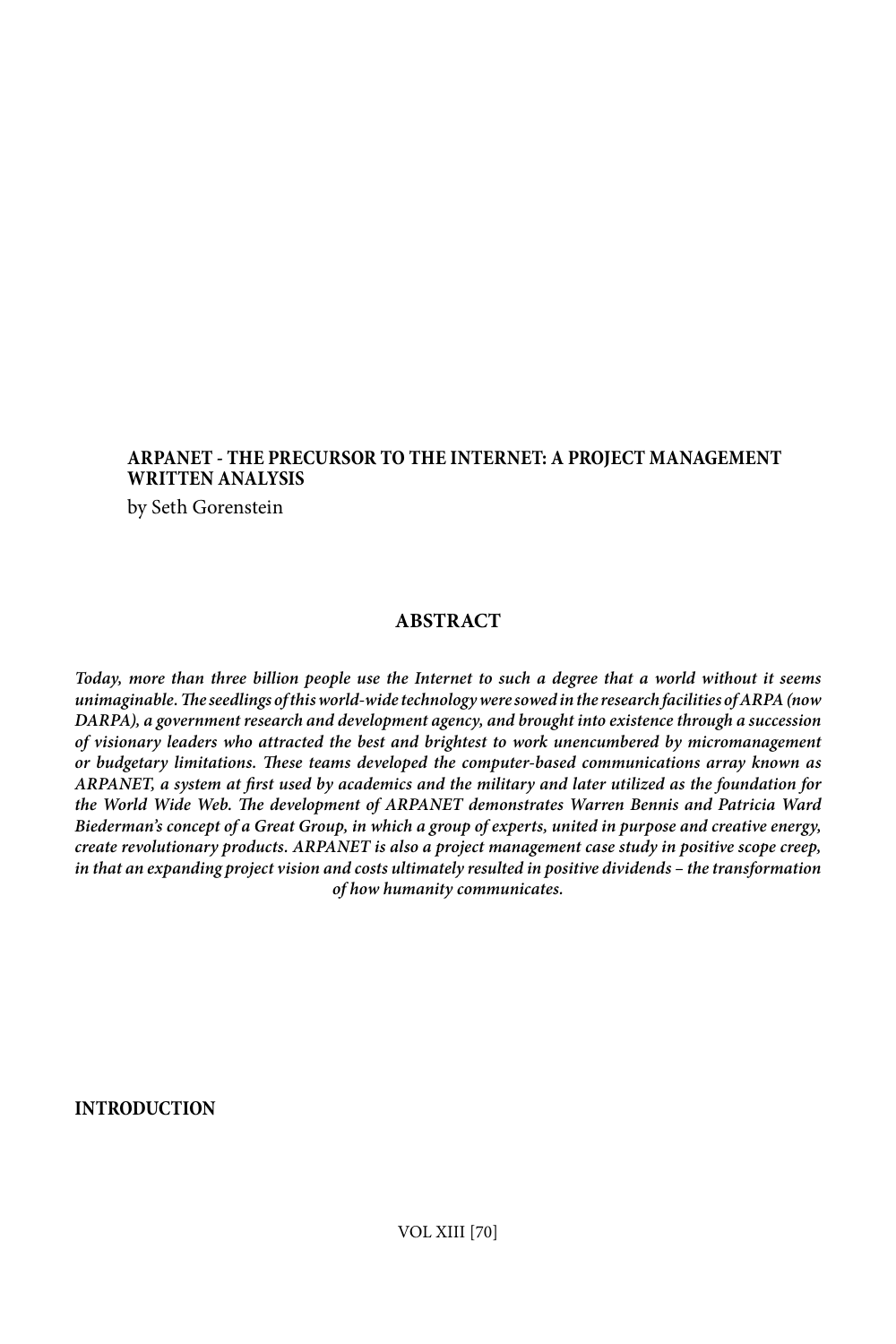In October 1967, in a sleepy Tennessee town that rests in the shadow of the Great Smoky Mountains National Park, computer scientist Lawrence Roberts presented a paper at the Computing Machinery Operating Systems Symposium that would lay the foundation for the Internet. 1 After the symposium, Roberts would use his findings to conceive ARPANET, one of the most successful projects ever undertaken by ARPA (now DARPA), a government research and development agency.<sup>2</sup> ARPANET was a successful case study in project management both in terms of organizational efficiency and project outcome. The story of ARPANET is an example of a Great Group that had the organizational and funding freedom to not only deliver on their project's objectives, but to push a positive scope creep that would ultimately transform how humanity communicates.

### **A VISIONARY FINDS A HOME: THE CREATION OF ARPA AND THE GENIUS OF JCR LICKLIDER**

On October 4, 1957, a signal transmitted from a manmade satellite ushered in a new chapter of the Cold War. Fearing the launch of Sputnik I, the Soviet Union's conquering of low-earth orbit, the United States national security establishment enlisted the best and brightest for a project equivalent in scope and dire purpose as the Manhattan Project.<sup>3</sup> President Dwight D. Eisenhower's science advisor, James Killian, and Secretary of Defense Neil McElroy proposed an agency that would finance and incubate technological advancements for the military to counter the Soviet threat.<sup>4</sup> Passed by Congress in 1958, the Advanced Research Projects Agency (ARPA) was housed in the Department of Defense (DoD) and charged with funding cutting edge research and development for ballistic missile defense and nuclear detection.<sup>5</sup> Typical of many government agencies, its mission statement was vague and rife for interpretation: "to be responsible for the direction or performance of such advanced projects in the field of research as the Secretary of Defense shall, from time to time, designate by individual projects or by that category.<sup>"6</sup>

In 1961, ARPA's sole purpose was to develop command and control systems for the U.S. military. Command and control is a set of communication and coordination activities executed during extreme military scenarios, such as the event of a nuclear strike.<sup>7</sup> Because command and control activities required the rapid dissemination of data about situations, options, and decisions in capricious circumstances, the military sought to utilize computer technology.<sup>8</sup> To this end, ARPA hired JCR Licklider to lead the project. Licklider became the first head of the Information Processing Techniques Office (IPTO), an office in ARPA from where his team's work planted the seed for the development of modern-day computers and information systems.<sup>9</sup>

By conventional expectations, Licklider was an incongruous choice for the head of a computer-based research and development agency. A Harvard-educated psychologist, Licklider was a faculty member of both the Psychology and Electrical Engineering

4 Brendon, Laura K. (2001). "ARPANET: An Efficient Machine as Social Discipline." Science as Culture. 10 (1): 76

7 Ibid. 4

9 Hughes, Thomas Parke (1998). "Networking: ARPANET." Rescuing Prometheus. New York: Pantheon Books, 258

<sup>1</sup> O'Neill, J. E. (1995). "The Role of ARPA in the Development of the ARPANET, 1961-1972." *IEEE annals of the history of computing*. 17(4): 78

<sup>2</sup> Bolt Beranek and Newman Inc. (1981). "A History of the Arpanet: The First Decade." Report No. 4799. Arlington, VA: Defense Advanced Research Projects Agency. I-2

<sup>3</sup> Lukasik, Stephen J. (2011)"Why the ARPANET was built." IEEE Annals of the History of Computing 33, no. 3: 6

<sup>5</sup> Hughes, Thomas Parke (1998). "Networking: ARPANET." Rescuing Prometheus. New York: Pantheon Books, 258 6 Lukasik, Stephen J. (2011)"Why the ARPANET was built." IEEE Annals of the History of Computing 33, no. 3: 6

<sup>8</sup> Brendon, Laura K. (2001). "ARPANET: An Efficient Machine as Social Discipline." *Science as Culture*. 10 (1): 77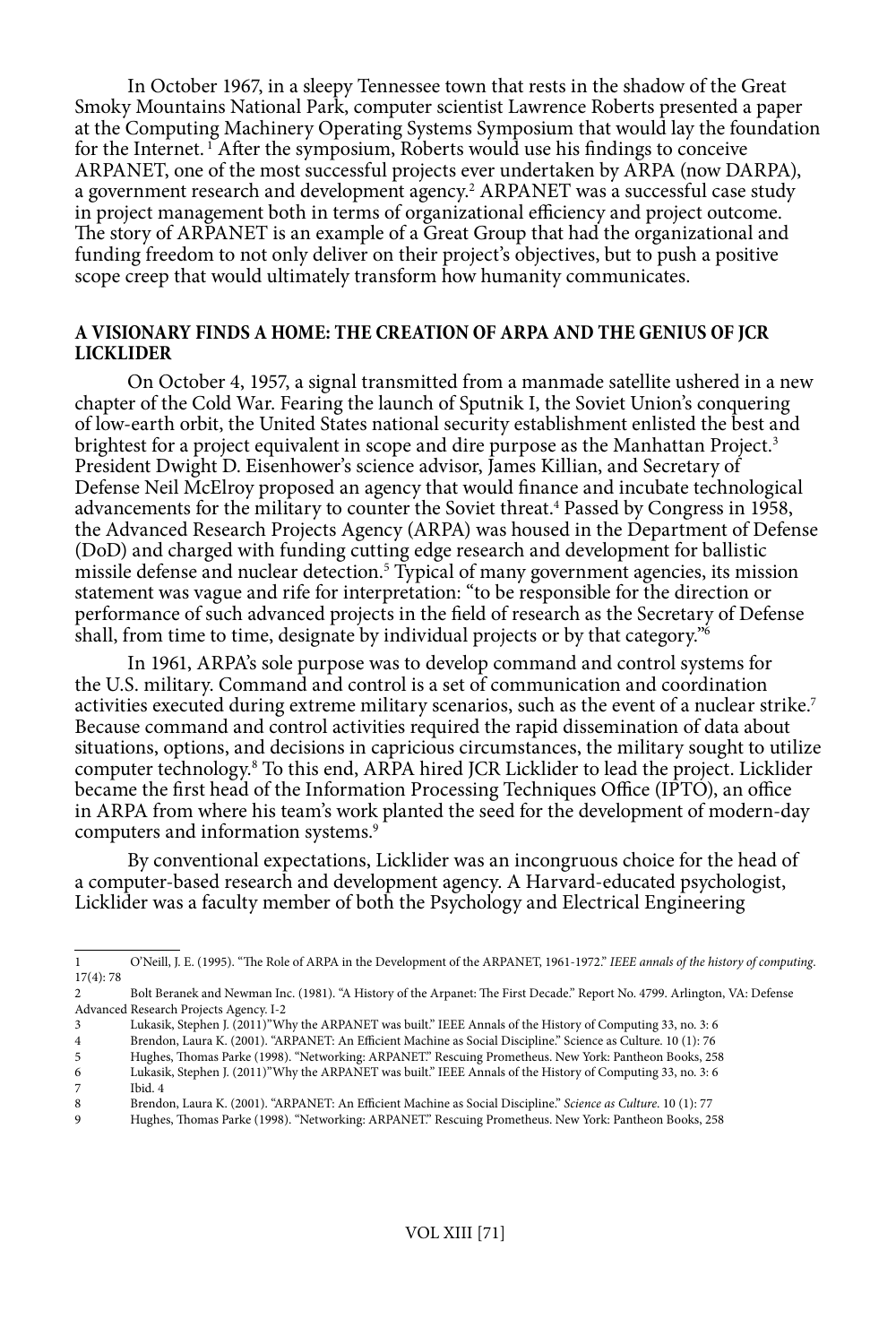Departments at the Massachusetts Institute of Technology. In 1957, Licklider became a vice president at Bolt Beranek and Newman (BBN), a company that focused in acoustics and information systems.10 However, his main research interest was human-computer interaction, which he articulated in his seminal article, "Man-Computer Symbiosis."11 Licklider envisioned computers to be so much more than single-function, singleuser devices. Computers, he believed, could augment human-thinking in a symbiotic partnership that would "think as no human brain has ever thought and process data in a way not approached by the information-handling machines as we know today."<sup>12</sup> When he joined ARPA as director of IPTO, Licklider saw his task of improving command and control as complimenting his vision for broadening human-computer interaction.13 He selected and funded projects "nominally categorized as military command and controlrelated but more precisely characterized as interactive computing, or man-machine symbiosis – his deepest commitment."14

At the time, transferring data among computers—even those housed at the same academic institution—was inefficient.<sup>15</sup> Due to incompatible computing technology, the universities and corporations that contracted with ARPA could not 'talk to each other' with their machines.16 Licklider envisioned a "Great Intergalactic Network" that would facilitate a far-reaching community through shared computer and data-processing functions. This network would rely on a concept called time-sharing, in which computer users share information simultaneously while computers processed data at speeds faster than humans could think. 17 IPTO funded Project MAC, which was a proto-time-sharing system that networked among two hundred users from various universities.<sup>18</sup> However, Licklider and his team soon discovered Project MAC's limitations: connecting incompatible systems through phone lines over long-distances proved to be a financially and logistically untenable.19 Licklider stepped down from his position at IPTO in July 1964, his vision alive but left unrealized.<sup>20</sup>

#### **ARPANET COMES ONLINE**

As the new head of IPTO, Robert Taylor effectively laid the foundation for what would become ARPANET. Compelled by the desire to interconnect his Pentagon office's three time-sharing computers through a network, Taylor assigned Lawrence Roberts of MIT's Lincoln Laboratory to head a network project.<sup>21</sup> Taylor, Roberts, and their colleagues turned to Paul Baran of the RAND Corporation for a crucial component to their network design. Baran's team had been assigned by the Pentagon to create a communications network to assure the continuation of the United States' command and control retaliatory

18 Ibid.

20 Ibid.<br>21 Hug

<sup>10</sup> O'Neill, J. E. (1995). "The Role of ARPA in the Development of the ARPANET, 1961-1972." *IEEE annals of the history of computing*.  $17(4): 76$ <br> $11$ 

<sup>11</sup> Ibid.<br>12 Bren

<sup>12</sup> Brendon, Laura K. (2001). "ARPANET: An Efficient Machine as Social Discipline." *Science as Culture*. 10 (1): 77

<sup>13</sup> O'Neill, J. E. (1995). "The Role of ARPA in the Development of the ARPANET, 1961-1972." *IEEE annals of the history of computing*. 17(4): 76

<sup>14</sup> Hughes, Thomas Parke (1998). "Networking: ARPANET." Rescuing Prometheus. New York: Pantheon Books, 264 15 Ibid. 265

<sup>16</sup> Brendon, Laura K. (2001). "ARPANET: An Efficient Machine as Social Discipline." *Science as Culture*. 10 (1): 78

<sup>17</sup> Hughes, Thomas Parke (1998). "Networking: ARPANET." Rescuing Prometheus. New York: Pantheon Books, 266

<sup>19</sup> O'Neill, J. E. (1995). "The Role of ARPA in the Development of the ARPANET, 1961-1972." *IEEE annals of the history of computing*. 17(4): 77

<sup>21</sup> Hughes, Thomas Parke (1998). "Networking: ARPANET." Rescuing Prometheus. New York: Pantheon Books, 268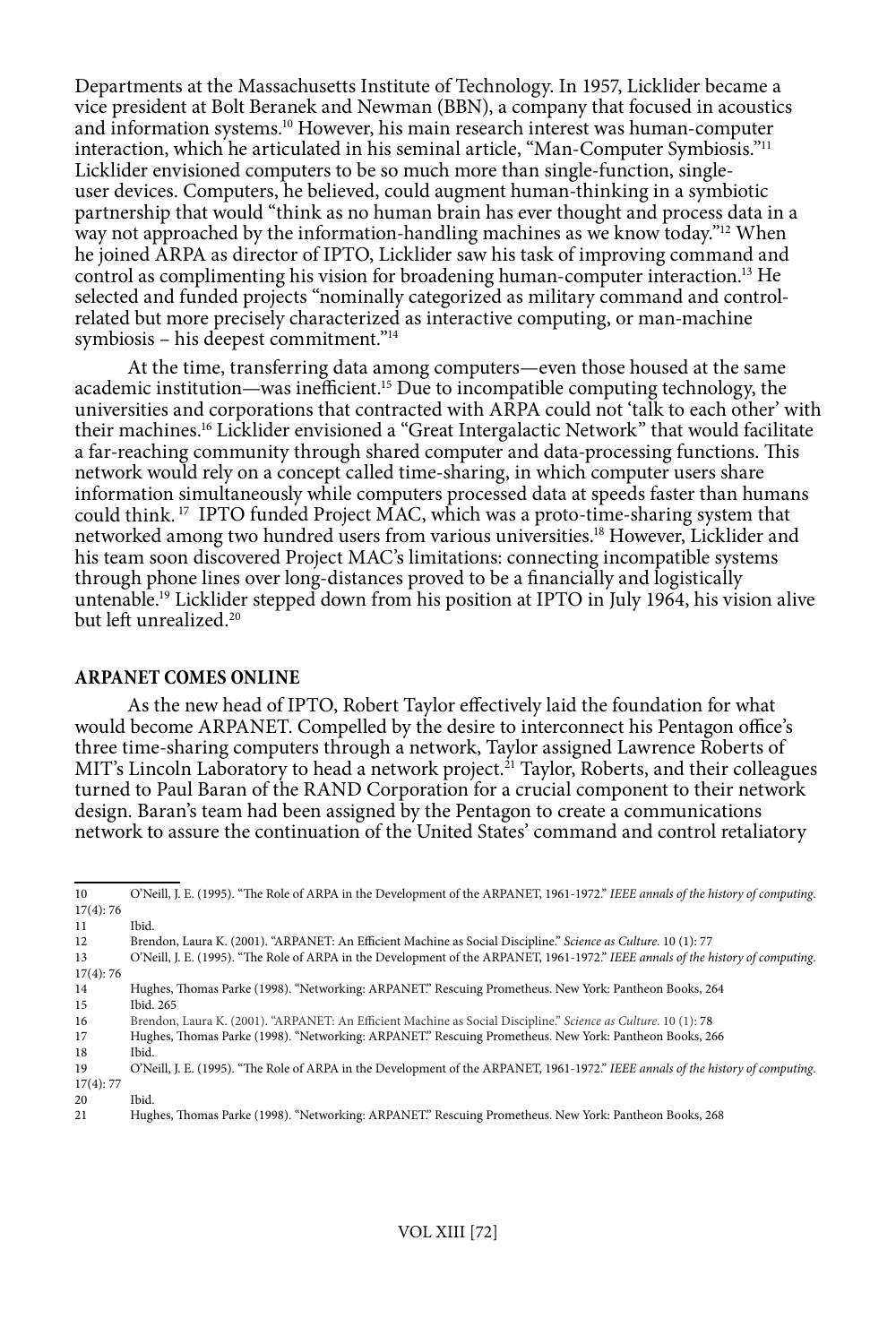capabilities after a hypothetical Soviet nuclear strike.<sup>22</sup> In 1964, Baran presented a paper which presented an answer to this challenge: A distributed network of nodes redundantly linked to each other like an interconnected web.<sup>23</sup> The network could continue functioning in the event of a nuclear strike because no single node was essential; if one node went offline, the network would reroute to the surviving nodes. This concept, also known as packet switching, was the missing piece in what was needed to create a network. In 1968, Roberts conceived ARPANET as a realization of the distributed network as described in Baran's paper.<sup>24</sup> Now the team at IPTO had to find a group to make ARPANET a reality.

 The main project was to design "gateways" that would serve as the nodes in the distributed network. IPTO contracted with BBN, Licklider's old employer, in 1969 to build this physical network of gateway computers, which were called "interface message processors," or IMPs.<sup>25</sup> The IMPs formed a subnet that connected time-shared host computers and the public telecommunications network.26 BBN completed testing and installed the first node at UCLA in 1969. The nascent network would include additional nodes at SRI, University of California Santa Barbara, and the University of Utah.27

In 1972, ARPANET went live. Roberts (who had succeeded Taylor as the head of IPTO) gave a three-day public demonstration of APRANET at the Conference of Computer Communications (ICCC). There, visitors used programs that ran on time-sharing systems to share graphics, play games of chess, and send electronic messages across the country.<sup>28</sup> The ARPANET demonstration proved that packet-switching worked. Robert Kahn, who would later head IPTO, commented: "It was almost like the train industry disbelieving that airplanes could really fly until they actually saw one in flight."29

By the end of 1972, ARPANET was fully functioning for the universities and corporations that had access to the restricted network. ARPANET was transferred to the Defense Communications Agency in 1975.<sup>30</sup> The network would continue to expand and eventually splinter into a separate research and military network before being officially shuttered in 1989.<sup>31</sup>

#### **EVALUATING ARPANET'S OUTCOMES**

The success of many projects can be determined by an immediate outcome, such as the construction of the Sydney Opera House or the detonation of the first atomic bomb outside Los Alamos. In a report about the first ten years of ARPANET, BBN wrote, "In other cases, like the ARPANET, an equally important objective may be reached with equal success, but the event must be observed in a more complicated way over a longer period of

<sup>22</sup> Ibid. 273<br>23 Brendon.

<sup>23</sup> Brendon, Laura K. (2001). "ARPANET: An Efficient Machine as Social Discipline." *Science as Culture*. 10 (1): 80

<sup>24</sup> O'Neill, J. E. (1995). "The Role of ARPA in the Development of the ARPANET, 1961-1972." *IEEE Annals of the History of Computing*. 17(4): 79

<sup>25</sup> Ibid.

<sup>26</sup> Lukasik, Stephen J. (2011)"Why the ARPANET was built." *IEEE Annals of the History of Computing* 33, no. 3: 11<br>27 O'Neill, J. E. (1995). "The Role of ARPA in the Development of the ARPANET, 1961-1972." *IEEE Annals of t* 

<sup>27</sup> O'Neill, J. E. (1995). "The Role of ARPA in the Development of the ARPANET, 1961-1972." *IEEE Annals of the History of Computing*. 17(4): 79

Ibid. 80

<sup>29</sup> Hughes, Thomas Parke (1998). "Networking: ARPANET." Rescuing Prometheus. New York: Pantheon Books, 293

<sup>30</sup> Bolt Beranek and Newman Inc. (1981). "A History of the Arpanet: The First Decade." Report No. 4799. Arlington, VA: Defense Advanced Research Projects Agency. I-2<br>31 Lukasik. Stephen I. (2011)"WI

Lukasik, Stephen J. (2011)<sup>"</sup>Why the ARPANET was built." *IEEE Annals of the History of Computing* 33, no. 3: 17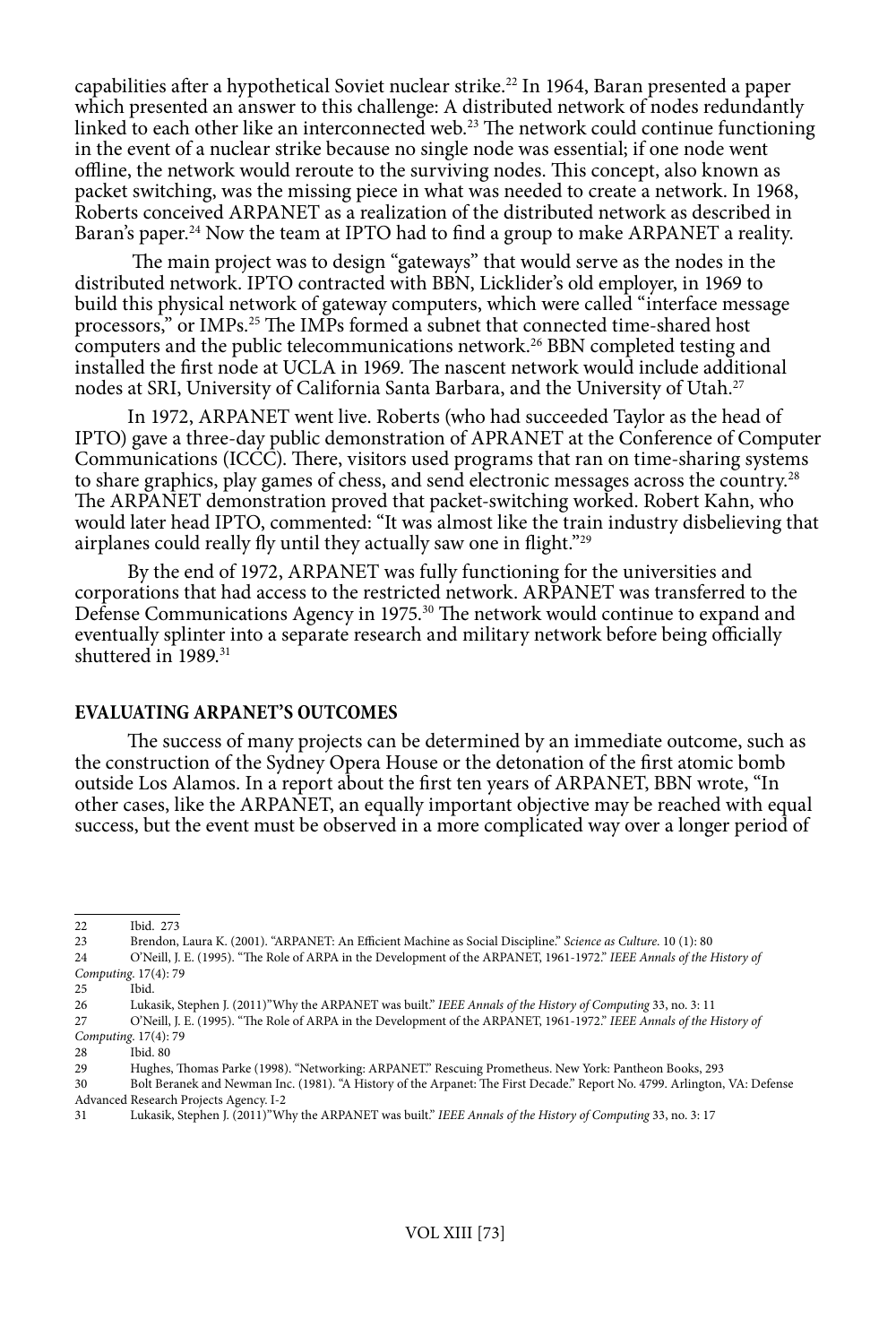time."32 This nuanced evaluation is incumbent upon ARPANET'S scope design. Consider ARPA's three objectives, as detailed in the BBN report:

- 1.) To develop techniques and obtain experience on interconnecting computers in such a way that a very broad class of interactions are possible.
- 2.) To improve and increase computer research productivity through resource sharing.
- 3.) To permit the linking of specialized computers to the many general purpose computer centers.33

ARPA's initial victories were disseminating new networking information throughout academic circles and, eventually, the adoption of ARPANET by military and research institutions.34 But the wide-ranging implications of ARPA's objectives (i.e. "to improve and increase computer research productivity") reveal the project's broad scope. ARPA wanted not only to upgrade the DoD's command and control capabilities, but also assist "society at large" by addressing the barrier imposed by thousands of private and public sector computers functioning autonomously, according to the BBN report.<sup>35</sup> The project objective wasn't just to 'build a better mousetrap' for the Department of Defense– it was to reformat the universal understanding of the mousetrap and expand its capabilities for users throughout the United States. Indeed, ARPA embraced Licklider's belief that interconnected computing was "what the military needs is what the businessman needs is what the scientist needs."36 This ambitious scope also illustrates the amenities afforded by governmental funding. Licklider and his successors secured continuous government allocations by requesting funds for projects that were already underway and had shown results.37 One may find it hard to fathom that ARPANET could have developed exclusively in the private sector—where funding for research and development is subject to the whims of the market—considering the fact it took two years for ARPANET's full potential to become apparent. 38

Such broad scope inevitably invites scope creep, which Gray and Larson define as the tendency for a project to expand over time.39 Indeed, though ARPANET's cost in the first two years of its existence was close to the project plan's estimates, the network's expanding scale lead to an unplanned increase in expenditures.40 The DoD also cited ARPA for violating policy by developing an electronic mail system that should have been approved by the Department initially.<sup>41</sup> However, the development of ARPANET's personal messaging component proved unexpectedly to be the most popular feature of the network.<sup>42</sup> By early 1973, e-mail made up three-fourths of  $ARPANET$  traffic.<sup>43</sup> This unintended consequence

37 Ibid., 269

<sup>32</sup> Bolt Beranek and Newman Inc. (1981). "A History of the Arpanet: The First Decade." Report No. 4799. Arlington, VA: Defense Advanced Research Projects Agency. II-21

<sup>33</sup> Ibid. II-2, II-21

<sup>34</sup> Ibid. II-8

Ibid. II-3

<sup>36</sup> Hughes, Thomas Parke (1998). "Networking: ARPANET." Rescuing Prometheus. New York: Pantheon Books, 265

<sup>38</sup> Bolt Beranek and Newman Inc. (1981). "A History of the Arpanet: The First Decade." Report No. 4799. Arlington, VA: Defense Advanced Research Projects Agency. II-22

<sup>39</sup> Gray, C. F., & Larson, E. W. (2011). Chapter 4: Defining the Project*Project Management: The Managerial Process* (5th ed). Boston: McGraw-Hill/Irwin. 105

<sup>40</sup> Bolt Beranek and Newman Inc. (1981). "A History of the Arpanet: The First Decade." Report No. 4799. Arlington, VA: Defense Advanced Research Projects Agency. II-22

<sup>41</sup> Lukasik, Stephen J. (2011)"Why the ARPANET was built." *IEEE Annals of the History of Computing* 33, no. 3: 14

<sup>42</sup> Hughes, Thomas Parke (1998). "Networking: ARPANET." Rescuing Prometheus. New York: Pantheon Books, 293

Ibid.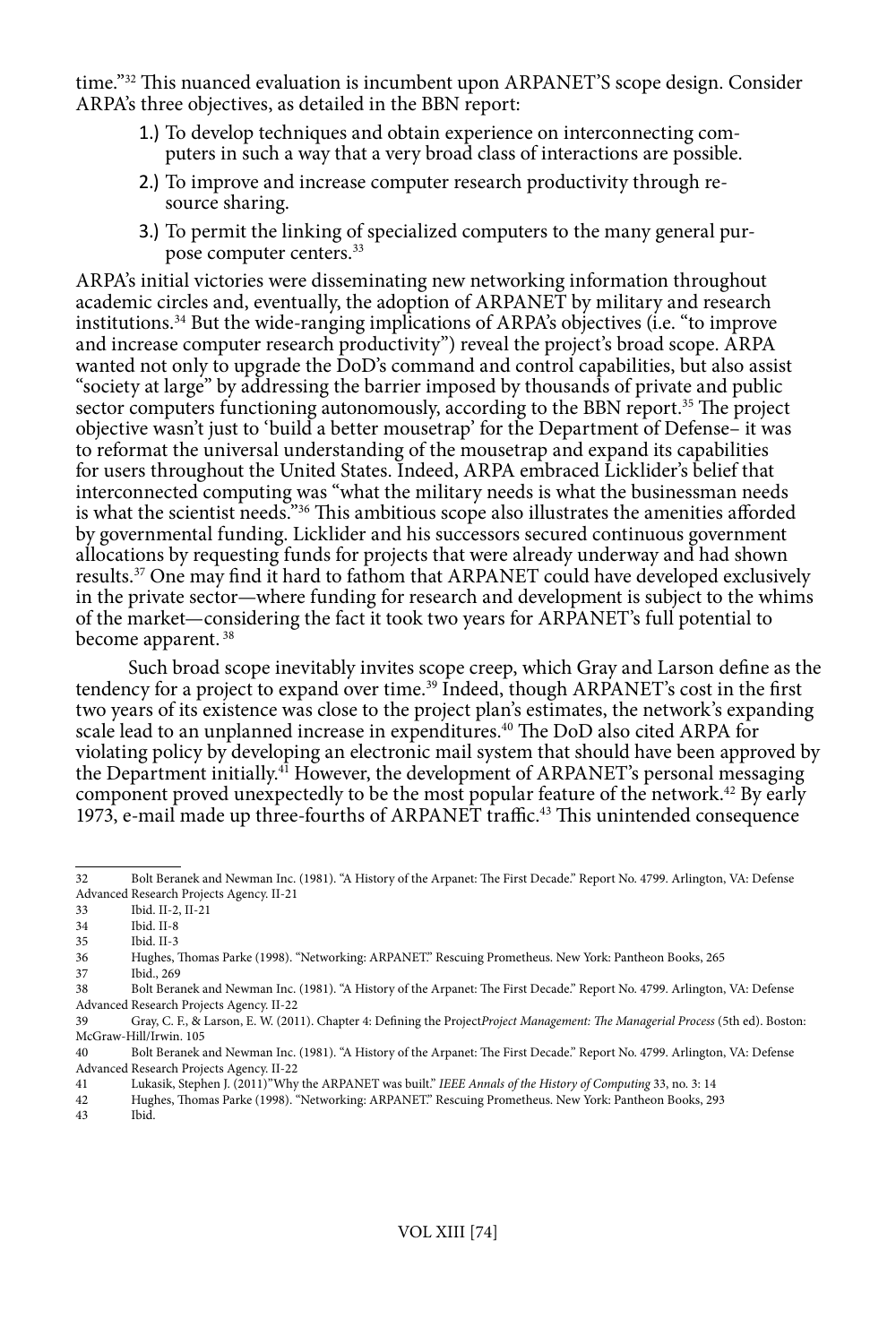was facilitated by using the network's structure, communications system, and time-related protocols, and encouraged new users to join the network,<sup>44</sup> many of whom were students who would grow nascent computer science departments at numerous universities.<sup>45</sup> Though costs rose to subsidize the development of this unplanned function, the rise of electronic messaging is an example of positive scope creep, in which an outcome – in this case, the emergence of e-mail – far outweighs the negatives imposed by the expanding cost. In 2014, over 100 billion emails were sent each day.<sup>46</sup>

E-mail was not the only positive externality of ARPANET. The DNA of ARPANET is found within the 21<sup>st</sup> Century Internet, which is a distributed network that still uses packetswitching to transmit data. $47$  Today, over 40% of the world's population (three billion people) uses the Internet.<sup>48</sup> Even in 1981, only a decade into ARPANETS existence, BBN had the foresight to know that just "as the telephone, the telegraph, and the printing press had far-reaching effects on human intercommunication…the ARPANET project represents a similarly far-reaching change in the use of computers by mankind."49 It is inarguable that ARPA's objectives in the 1970s were not only met, but the long-term outcomes exceeded the wildest ambitions of the ARPANET's creators.

#### **ORGANIZATIONAL STRUCTURE AND CULTURE: "THEY PRETTY MUCH LET ME DO WHAT I WANTED TO DO."50**

A project as technical and complex as the development of ARPANET required a confluence of organizational structural, leadership, and cultural factors that would accommodate the long-term and evolving work ahead. It would seem reasonable that the organizational structure of ARPA and IPTO would emulate the rigid hierarchies of the DoD and military, however this was not the case. First, ARPA's organizational mission ("to be responsible for the direction or performance of…advanced projects") invited openended interpretation, which permitted broad discretion for project managers to expand ARPA's command and control systems objective to establish IPTO and conduct research on information processing technologies.<sup>51</sup> Second, IPTO maintained a "strong matrix" structure which, according to Gray and Larson, creates the "feel" of a project team by allowing project managers to control scope trade-offs and assignment of personnel within a functional environment.52 ARPA attracted excellent managers with the promise of the freedom to grant contracts to teams whom they deemed the best, brightest, and most apt for the job.<sup>53</sup>

Bennis and Biederman could have highlighted the team at IPTO as an example of a "Great Group" in their book, Organizing Genius: The Secrets of Creative Collaboration. Great Groups are teams of original thinkers, fully engaged in the process of discovery and

[users/](http://www.internetlivestats.com/internet-users/)

<sup>44</sup> Brendon, Laura K. (2001). "ARPANET: An Efficient Machine as Social Discipline." Science as Culture. 10 (1): 88

<sup>45</sup> Hughes, Thomas Parke (1998). "Networking: ARPANET." Rescuing Prometheus. New York: Pantheon Books, 257

<sup>46</sup> The Radicati Group, Inc. (2013). "Executive Summary." Email Statistics Report, 2013-2017. Executive Summary

<sup>47</sup> Brendon, Laura K. (2001). "ARPANET: An Efficient Machine as Social Discipline." Science as Culture. 10 (1): 83 48 Internet Live Stats (2014). "Internet Users." Internet Users. Retrieved June 29, 2014 from [http://www.internetlivestats.com/internet-](http://www.internetlivestats.com/internet-users/)

<sup>49</sup> Bolt Beranek and Newman Inc. (1981). "A History of the Arpanet: The First Decade." Report No. 4799. Arlington, VA: Defense Advanced Research Projects Agency. I-2<br>50 **Iuliae**sik Stephen I (2011)<sup>2</sup>Wl

<sup>50</sup> Lukasik, Stephen J. (2011)"Why the ARPANET was built." *IEEE Annals of the History of Computing* 33, no. 3: 8

<sup>51</sup> Brendon, Laura K. (2001). "ARPANET: An Efficient Machine as Social Discipline." Science as Culture. 10 (1): 78

<sup>52</sup> Gray, C. F., & Larson, E. W. (2011). Chapter 4: Defining the Project*Project Management: The Managerial Process* (5th ed). Boston: McGraw-Hill/Irwin. 72<br>53 Hughes, Thor

<sup>53</sup> Hughes, Thomas Parke (1998). "Networking: ARPANET." Rescuing Prometheus. New York: Pantheon Books, 298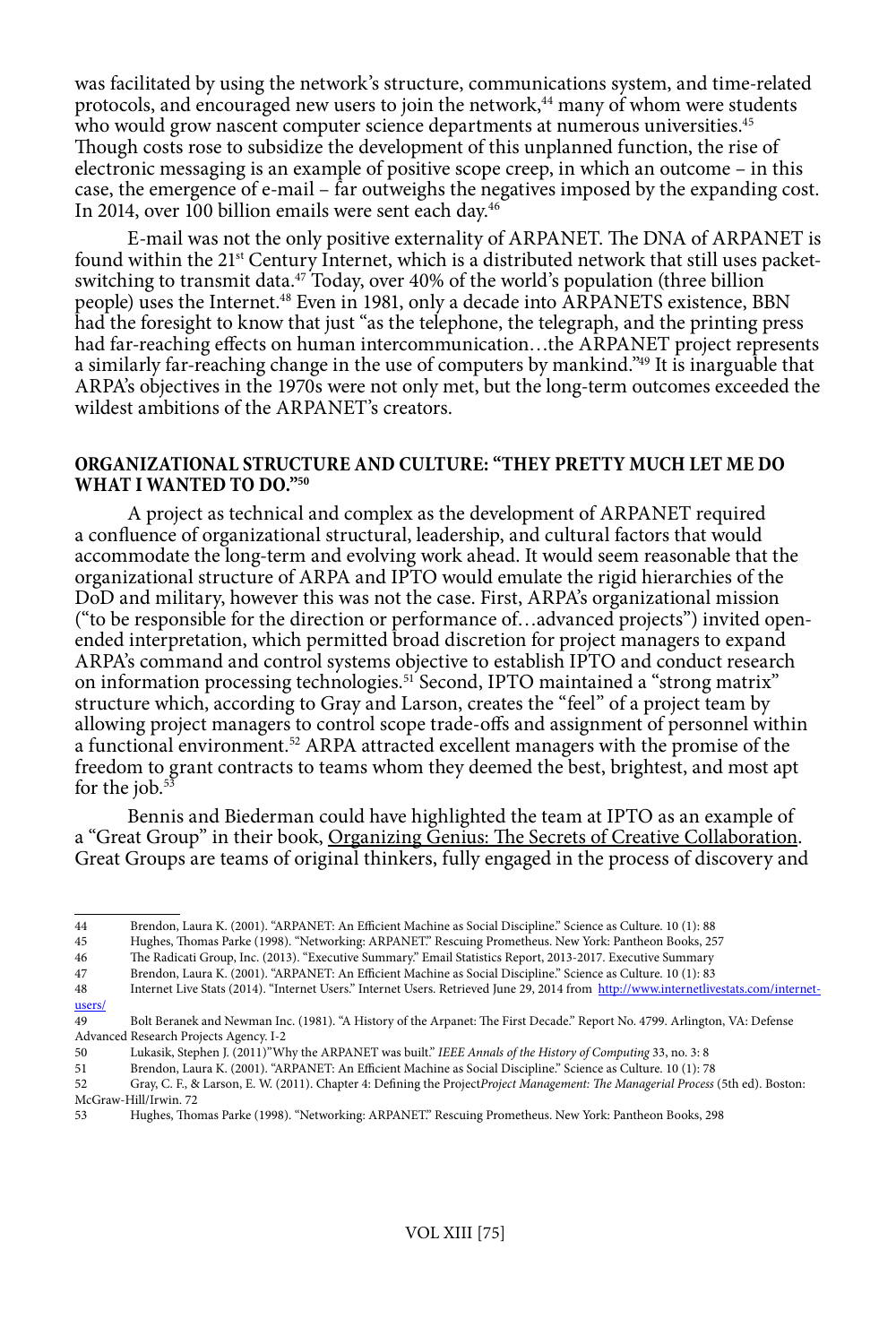freed from micromanagement to achieve creative results.54 Within ARPA, the IPTO team was essentially isolated from the military's oversight.<sup>55</sup> Its remote relationship with the military permitted a non-hierarchical culture, which the engineers and scientists embraced wholeheartedly. Team members became advocates of consensus and meritocracy over hierarchical management,<sup>56</sup> which allowed bright people to do their best work.

Another trait of a Great Group is a strong and visionary leader at the helm.<sup>57</sup> Great Group leaders, first and foremost, have a keen eye for attracting, recruiting, and inspiring top talent.58 ARPANET was ushered into existence through the leadership of two irreplaceable men. Both Licklider and Taylor shared a knack for bringing out the best in their teams. Taylor deferred to his team's technical expertise because of his limited computing background and his pressing bureaucratic priorities,<sup>59</sup> and the team was better off for it. "The program managers at ARPA didn't really have the time to tell people how to do it," recalled an ARPA contractor. "They really much more aimed at funding people who were smart enough and self-motivated enough to recognize what the problems were and go solve them."60

There is no clearer example of Great Group principles in action than at BBN, the private firm that was contracted to construct the IMP subnet. Great Groups are comprised of "tinkerers" who, as professionals, bring a vivacious zeal to their work.<sup>61</sup> A recurring descriptor BBN personnel used in their recollections to describe their time working on ARPANET was "fun." $62$  It was ideal that team members felt this way, given that designing the IMP subnet was an intimate process involving a team of only five to six people.63 The team functioned on a level closely resembling a "Skunkworks," a small group structure which Clarence "Kelly" Johnson of Lockheed Martin used as a way to organize highperforming specialists to accomplish projects independent from the main organization.64 BBN's freedom from micromanagement allowed it to perform agile project management, which "relies on incremental, iterative development cycles to complete projects."<sup>65</sup> For example, without a playbook to guide them, the BBN team invented the IMP subnet through an iterative process that continued when ARPANET was functional and necessitated a new nodal switching unit to allow more users to connect to the network.<sup>66</sup> Through visionary leadership and the organizational flexibility that allowed brilliance to flourish among personnel, IPTO fostered a Great Group environment that filtered down to the contracted firms that ultimately put ARPANET online.

<sup>54</sup> Bennis, W. G., & Biederman, P. W. (1997). The End of the Great Man. *Organizing Genius: The Secrets of Creative Collaboration* (). Reading, Mass.: Addison-Wesley. 7;9;19<br>55 Hughes Thomas Parke (1998

<sup>55</sup> Hughes, Thomas Parke (1998). "Networking: ARPANET." Rescuing Prometheus. New York: Pantheon Books, 279 Ibid.

<sup>57</sup> Bennis, W. G., & Biederman, P. W. (1997). The End of the Great Man. *Organizing Genius: The Secrets of Creative Collaboration* (). Reading, Mass.: Addison-Wesley. 11<br>58 Ibid

<sup>58</sup> Ibid.

<sup>59</sup> Hughes, Thomas Parke (1998). "Networking: ARPANET." Rescuing Prometheus. New York: Pantheon Books, 268 60 Ibid., 287

<sup>61</sup> Bennis, W. G., & Biederman, P. W. (1997). The End of the Great Man. *Organizing Genius: The Secrets of Creative Collaboration* (). Reading, Mass.: Addison-Wesley. 16

<sup>62</sup> Hughes, Thomas Parke (1998). "Networking: ARPANET." Rescuing Prometheus. New York: Pantheon Books, 278; 297.

<sup>63</sup> Ibid., 272

<sup>64</sup> McCurdy, H. E. (2001). Chapter 6: Organization. *Faster, Better, Cheaper Low-Cost Innovation in the U.S. Space Program* ().

Baltimore: Johns Hopkins University Press. 90

<sup>65</sup> Gray, C. F., & Larson, E. W. (2011). Chapter 4: Defining the Project*Project Management: The Managerial Process* (5th ed). Boston: McGraw-Hill/Irwin. 72

<sup>66</sup> Bolt Beranek and Newman Inc. (1981). "A History of the Arpanet: The First Decade." Report No. 4799. Arlington, VA: Defense Advanced Research Projects Agency. II-19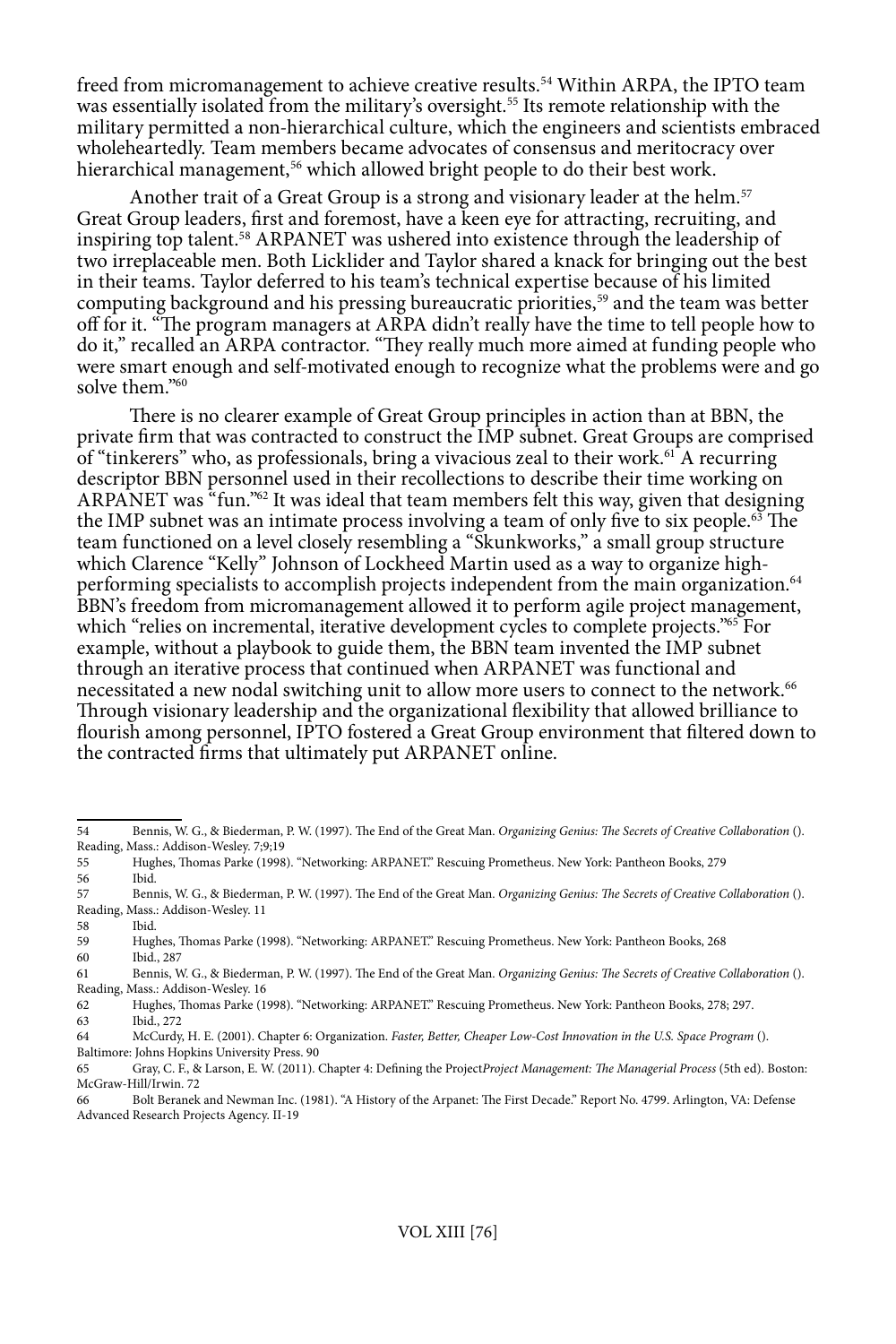### **CONCLUSION: A NEW COMMUNITY OF TINKERERS**

Beyond the seismic contribution of having invented the precursor to the Internet, the people of ARPA and its subsidiaries ushered in a new era of collaboration among computer scientists around the world. ARPANET was the first open-source program to invite tech-savvy contributors outside of ARPA to partake in the development of a computer network.<sup>67</sup> ARPANET's success can be attributed to a number of factors that encouraged access, including its unclassified project status and that people could experiment with the nascent system - send emails or ferry codes, for example - for free.<sup>68</sup> ARPANET was quickly discovered to be a social network that connected geographically disparate research groups.<sup>69</sup>

The legacy of ARPANET lives on in the billions of people who use the Internet every day to communicate, engage, and stay connected with each other. The individuals who log on to the Internet today are indebted to the enduring success of the ARPA, IPTO, and BBN teams and their ARPANET project, which started as a network between two university computer sites in California in the 1970s.<sup>70</sup> The worldwide online community that has developed since, however, is a testament to Licklider's vision, now realized.

# **BIBLIOGRAPHY**

- 1. Bennis, W. G., & Biederman, P. W. (1997). The End of the Great Man. Organizing Genius: The Secrets of Creative Collaboration (). Reading, Mass.: Addison-Wesley.
- 2. Bolt Beranek and Newman Inc. (1981). "A History of the Arpanet: The First Decade." Report No. 4799. Arlington, VA: Defense Advanced Research Projects Agency. Retrieved June 29, 2014, from <http://www.darpa.mil/WorkArea/DownloadAsset.aspx?id=2677>
- 3. Brendon, Laura K. (2001). "ARPANET: An Efficient Machine as Social Discipline." Science as Culture. 10 (1): 73-93
- 4. Gray, C. F., & Larson, E. W. (2011). Chapter 3: Organization: Structure and Culture; Chapter 17; An Introduction to Agile Project Management. Project Management: The Managerial Process (5th ed). Boston: McGraw-Hill/Irwin.
- 5. Hughes, Thomas Parke (1998). "Networking: ARPANET." Rescuing Prometheus. New York: Pantheon Books, 255-300.
- 6. Internet Live Stats (2014). "Internet Users." Internet Users. Retrieved June 29, 2014 from <http://www.internetlivestats.com/internet-users/>
- 7. Lukasik, Stephen J. (2011)"Why the ARPANET was built." IEEE Annals of the History of Computing 33, no. 3: 4-20.
- 8. McCurdy, H. E. (2001). Chapter 6: Organization. Faster, Better, Cheaper Low-Cost Inno-

<sup>67</sup> Raymond, E. (2005, June 21). Open Minds, Open Source. . Retrieved June 22, 2014, from [http://www.catb.org/esr/writings/analog.](http://www.catb.org/esr/writings/analog.html)  $rac{\text{html}}{68}$  $rac{\text{html}}{68}$  $rac{\text{html}}{68}$  4

<sup>68</sup> Bolt Beranek and Newman Inc. (1981). "A History of the Arpanet: The First Decade." Report No. 4799. Arlington, VA: Defense Advanced Research Projects Agency. III-109

<sup>69</sup> Ibid., III-108

<sup>70</sup> Brendon, Laura K. (2001). "ARPANET: An Efficient Machine as Social Discipline." Science as Culture. 10 (1): 93